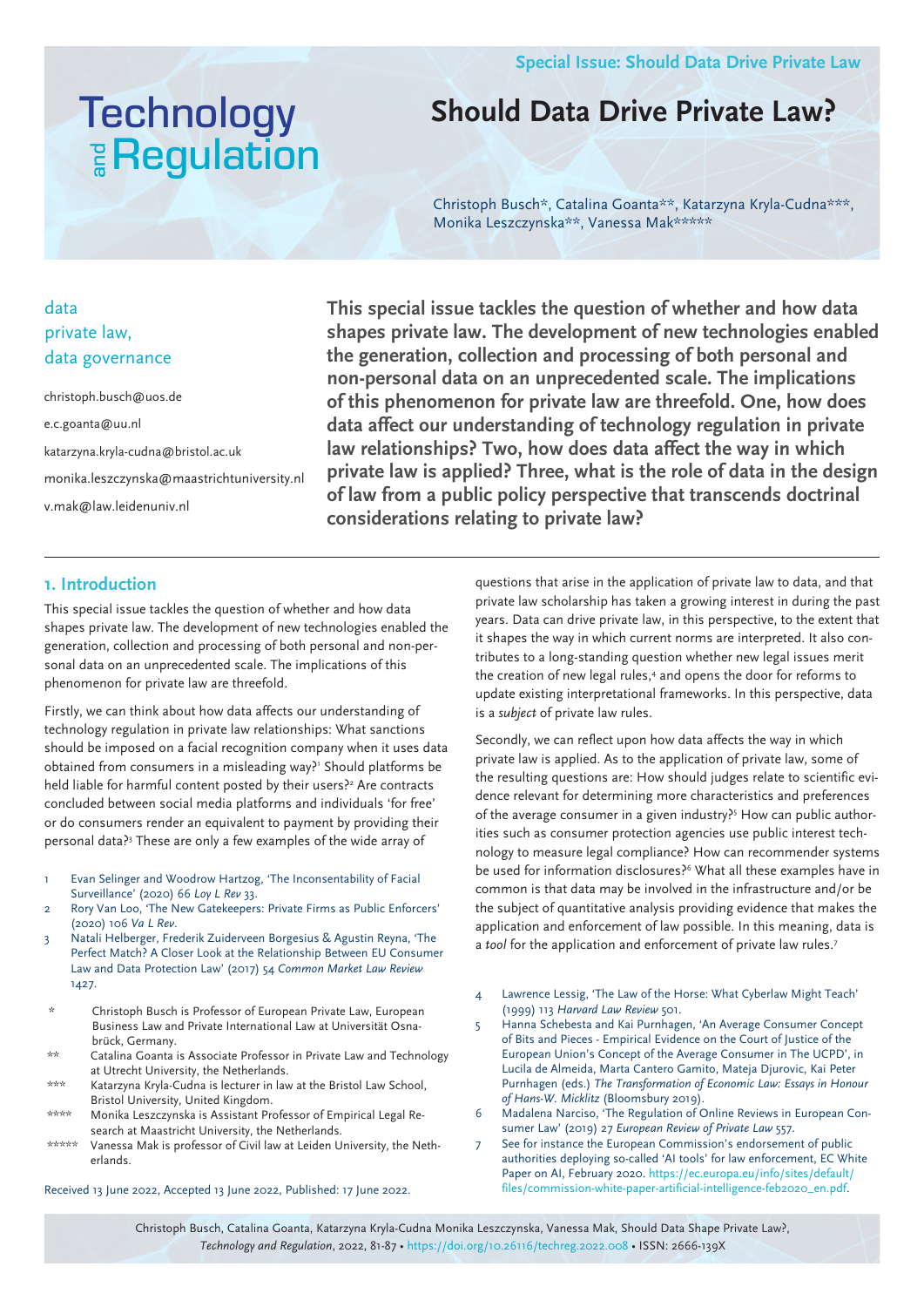Thirdly, from a public policy perspective that transcends doctrinal considerations relating to private law, there is also the possibility to consider the role of data in the design of law. The same evidence which could be used for the better understanding of how (private) law ought to be applied in practice is equally relevant when reconsidering the normative scope of that law in the light of its fitness. An illustration of this prospect is the concept of 'granular law', which could entail the redesign of law's core principles, such as fairness or certainty. Granular law, sometimes also referred to as personalized law, is 'precision law characterized by two primary features: individualization and machine-sorted information'.8 In other words, granular law reflects a completely new paradigm of tailoring legal rules for individual use. From this perspective, data is a *parameter* of public policy design.

The contributions to this special issue discuss specific manifestations of data as a subject of, or as a tool for the application of private law rules. The focus is therefore on the first two perspectives set out above. Our introduction aims to provide a brief overview of the context within which the papers should be read, setting out also the questions that are bound to shape debates on data and private law in the coming years. In doing so, the introduction also embraces the third consideration relating to the design of private law, particularly with a view to addressing the changing nature of private law. If we perceive (private) law to be an operating system which relies on principles inherited from legal ages of either no or less data, questions arise as to the future of such a system. We therefore want to propose this background for a broader research agenda, guided by the following defining questions:

- 1. What architectural elements of our current legal system are concessions to an operating environment where data is not available widely and we have constraints to data processing?
- 2. How these architectural elements could be redesigned given an increasing availability of data and a rapid development of data analysis methods?
- 3. What do we gain and what do we lose if private law adopts, or reverts back to, a more granular approach to individuals' rights and interests?

The structure of this introduction is as follows. Section 2 examines the ways in which data challenges the current architecture of private law, connecting that question to existing scholarship on complexity and law, granularity, and certainty versus fairness. Section 3 sets out a research agenda in which we identify which questions, we think, will shape the discussion on data and private law in the coming years. We refer to issues identified by the authors of this special issue as well to broader research questions that we identify in the field of data and private law. Section 4 provides an overview of the contributions contained in this special issue. Section 5 concludes.

## 2. Complexity & cohesion (theoretical frame- works)

A transition to data-driven private law could make it possible to formulate and implement more "granular" legal norms tailored to the needs, preferences and capacities of individuals based on their data

profiles.9 This shift from an impersonal and generalized statement of legal rules to a more context-sensitive law could lead to a readjustment of the balance between individual fairness and legal certainty. In the past, as a general rule, a higher degree of individual fairness could only be achieved at the price of less legal certainty or, in economic terms, higher complexity costs. In the near future, advances in information technology could change this equation and redefine the "optimal complexity"10 of legal rules. This new granular law would no longer be based on typifications and standardised normative models, but on data-rich profiles. The datafication of the legal process and the resulting "granularization" of the law will affect the relationship between law and individuality on several levels.

In this sense, data-driven law not only changes how the law "views" individual human beings, but also inanimate objects. The law could take inspiration from developments in other areas where an abundance of data and new data-processing technology enables innovations such as personalized healthcare or precision farming. Another example could be "predictive maintenance". Here, real-time data profiles about machinery (sometimes referred to as "digital twins" existing in a "mirror world"11) make it possible to treat elevators and escalators as "individuals". In a legal context, such a change of perspective could have a disruptive effect for example on traditional concepts such as the numerus clausus principle in property law and give rise to a new "granular property law".

One key for understanding the recalibration in the relationship between individuality and the law is provided by recent sociological research on the impact of the digital transformation.12 According to some observers the pervasive trend towards personalisation – some would even say "hyper-individualisation" – results in a fundamental change in the relationship between the individual and society. The ubiquitous quantification and "datafication" of individuals and their social relations leads to a dissolution of collective categories (e.g. citizen, consumer) and shifts the focus towards finely chiselled differences between individuals. In the emerging "granular society"<sup>3</sup> (or "society of singularities"14) the individual is no longer considered as a representative of a certain social group defined by general criteria based on an average model, but rather as a singular and solitary being defined by a cloud of data points. According to some observers this shift from generality to singularity is a symptom of a more fundamental "crisis of the general" caused by the advent of big data.15

Legal and societal categorisations, therefore, are losing their significance as data-driven technologies push towards more individualised approaches to the qualification of legal subjects and the rights and duties attached to those qualifications. Data enables us to view the "consumer" or the "citizen" as an individual, rather than a representative of a broader category. That change of perspective gives

- 9 See Christoph Busch and Alberto De Franceschi, 'Granular Legal Norms: Big Data and the Personalization of Private Law', in: Vanessa Mak, Eric Tjong Tjin Tai, and Anna Berlee (eds), *Research Handbook on Data Science and Law* (Elgar 2018) 408-424.
- 10 See Louis Kaplow, A Model of the Optimal Complexity of Legal Rules, 11 *Journal of Law, Econ. & Organization* 150 (1995).
- 11 See David Gelernter, *Mirror Worlds* (Oxford University Press 1993).
- 12 See Christoph Busch, 'Algorithmic Regulation and (Im)Perfect Enforcement in the Personalized Economy', in Christoph Busch and Alberto De Franceschi (eds) *Algorithmic Regulation and Personalized Law* (Hart 2021), 279, 280-81.
- 13 Christoph Kucklick, *Die granulare Gesellschaft: Wie das Digitale unsere Wirklichkeit auflöst* (Ullstein 2014); see also Steffen Mau, *The Metric Society: On the Quantification of the Social* (Polity 2019).
- 14 Andreas Reckwitz, *The Society of Singularities* (Polity 2020).
- 15 Ibid at 24.

<sup>8</sup> Omri Ben-Shahar and Ariel Porat, *Personalized Law: Different Rules for Different People* (Oxford University Press 2021) at 19.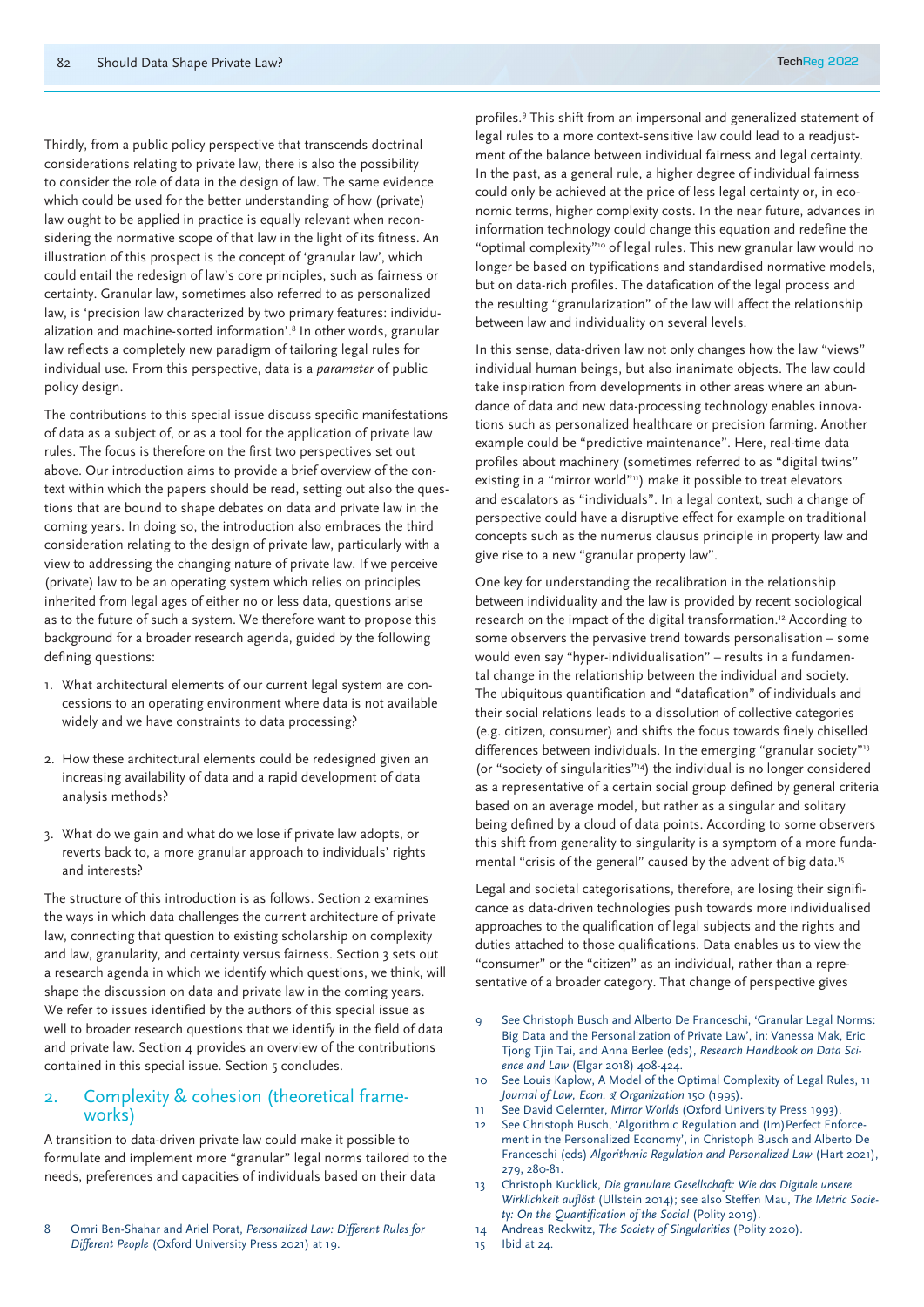rise to questions. Can the legal architecture of private law do justice to the new complexities of such individualised approaches? Or may we expect a return to the pre-nineteenth century general private laws and lose the social oil that the categorical protection of consumers and workers has embedded into (European) private laws?<sup>16</sup> Likely, we will end up somewhere in between. There is however a wealth of questions to consider for the development of private law in an age of increasing datafication.

These questions also prompt a growing number of ethical considerations. Certain features of data-driven private law may not only be desirable, but rather necessary, and an example in this respect is the need to apply and enforce consumer protection on digital markets. If a marketplace does not take the necessary steps to prevent unsafe goods, it must be held liable for consumer protection violations; yet the picture of one or two national consumer inspectors manually checking hundreds out of thousands of products to investigate if violations take place in practice is a defeating reflection of the information, power and resource asymmetry between digital market actors and public authorities. To be able to scale operations, digital investigations and enforcement activities need to mirror the scale of digital markets.<sup>17</sup> Yet this example entails the further automation of the administrative state, which raises a lot of concerns for potential harms arising out of algorithmic decision-making.<sup>18</sup> Similar concerns arise not only in the enforcement dimension of the law, but also in its interpretation and design. This is surely not the first time in history when the complexity of codification is observed, and technological solutions proposed.<sup>19</sup> Still, with further reflections on transparency and accountability, it may still be possible to reap some of the benefits of data-driven private law, while avoiding its greatest perils.

#### **3. Structuring a research agenda**

We identify three main strands that can provide the basis for a research agenda, reflecting different angles of the current debate on how data shapes private law:

- 1. Consumer vulnerability and digital asymmetry
- 2. Beyond consumer contracts
- 3. The use of data in the design and application of law.

#### **3.1. Consumer vulnerability and digital asymmetry**

Data can be instrumental in developing individualized or personalized consumer concepts. The datafication of consumer markets therefore challenges the architecture of consumer law, which is grounded in the idea that consumers as a category deserve protection, as they are generally the weaker, less-informed party in a transaction. That

- 16 Hans-W Micklitz, *Brauchen Konsumenten und Unternehmen eine neue Architektur des Verbraucherrechts?* Gutachten A zum 69. Deutschen Juristentag (CH Beck 2012) 11-12, 26, with reference to Otto von Gierke, *Die soziale Aufgabe des Privatrechts* (Springer 1889).
- 17 See for instance, Commission Regulation 2017/2394 of the European Parliament and of the Council of 12 December 2017 on Cooperation Between National Authorities Responsible for the Enforcement of Consumer Protection Laws and Repealing Regulation (EC) No 2006/2004 [2017] OJ L 345.
- 18 See for instance, Reuben Binns, 'Algorithmic Decision-Making: A Guide for Lawyers' (2020) 25(1) Judicial Review 2; Therese Enarsson, Lena Enqvist and Markus Naarttijarvi, 'Approaching the Human in the Loop - Legal Perspectives on Hybrid Human/ Algorithmic Decision-Making in Three Contexts' (2022) 31 Info & Comm Tech L 123.
- See the concept of codification as a structural science building on natural language processing, Cary G. DeBessonet, 'A Proposal for Developing the Structural Science of Codification' (1980) 8 Rutgers Computer & Tech LJ 47.

general conceptualization has worked well to increase consumer protection around the world from the mid-twentieth century onwards. At the same time, the reference to a general category of 'consumers' means that consumer protection is sometimes over-inclusive and sometimes under-inclusive. For example, the buyer of a countryside mansion of 2 million euros will benefit from consumer protection, even if they are in fact able to set the terms of renovations to the house and will also be able to financially carry the costs of damage or defective performance should these occur. One may similarly wonder if consumer law should treat a person as a consumer in a credit relationship even if that person is a lawyer and the loan is secured on a building owned by the borrower's law firm.<sup>20</sup> At the same time, the consumer concept, which in the EU is built around the notion of an average consumer who is 'reasonably well-informed, reasonably observant and circumspect', fails to protect consumers who are less literate or less aware of their rights. The use of a 'vulnerable consumer' category only goes so far in addressing this problem.<sup>21</sup>

What can we gain, therefore, by using data to develop personalized approaches to consumer protection? And what do we stand to lose?

Research in this area can focus on whether it is possible and desirable to develop a contextualized approach to consumer protection, connected to a more diversified palette of consumer concepts. One concept that deserves attention is the 'prosumer'. The emergence of non-professional traders who offer products and services, in other words consumers acting as producers or 'prosumers', has been observed since 1980.<sup>22</sup> It has taken a flight since online platforms started facilitating transactions between consumers in the last decade.<sup>23</sup> While this creates new opportunities for consumers to become active in markets for goods and services, it also creates new challenges. For the prosumer, the question is whether or when they become subject to rules governing professional traders. Should a prosumer be expected to provide the same standard of quality or service as a professional trader? Should they be subject to tax duties for small businesses? Which criteria determine when a prosumer changes from a natural person not acting in the course of a business – a hobbyist – into a professional trader? The European Court of Justice has given some guidance in the Kamenova case as to which criteria should be considered to determine whether we are dealing with a professional trader.24 However, the list is not exhaustive and outcomes in individual cases will depend on applications by national courts. The European legislator has also acknowledged that specific rules should apply to prosumers in the platform economy, introducing new information duties in its 2019 Modernisation Directive, amending the Consumer Rights Directive and the Unfair Commercial Practices Directive.25 However, these rules also do not provide objective factors for determining when a prosumer should be considered a professional trader. Nor do the rules specify whether the same legal obligations should be imposed upon prosumers as on professional traders. The analysis of prosumer data, that is the activity of prosumers on online platforms, could provide us with information on their characteristics. That could be a step towards determining in which ways the existing legal framework is sufficiently tailored to their interests, and in which respects

- 20 CJEU, case C-110/14 Costea, ECLI:EU:C:2015:538.
- 21 See e.g. Directive 2005/29/EC concerning unfair business-to-consumer practices in the internal market [2005] OJ L149/22, Art. 5(3).
- 22 Alvin Toffler, The Third Wave (Bantam Books 1980).
- 23 Ian Brown and Chris T Marsden, Regulating Code: Good Governance and Better Regulation in the Information Age (MIT Press 2013).
- 24 CJEU, case C-105/17 Kamenova, ECLI:EU:C:2018:808.
- 25 Directive (EU) 2019/2161 as regards the better enforcement and modernisation of Union consumer protection rules [2021] OJ L328/7.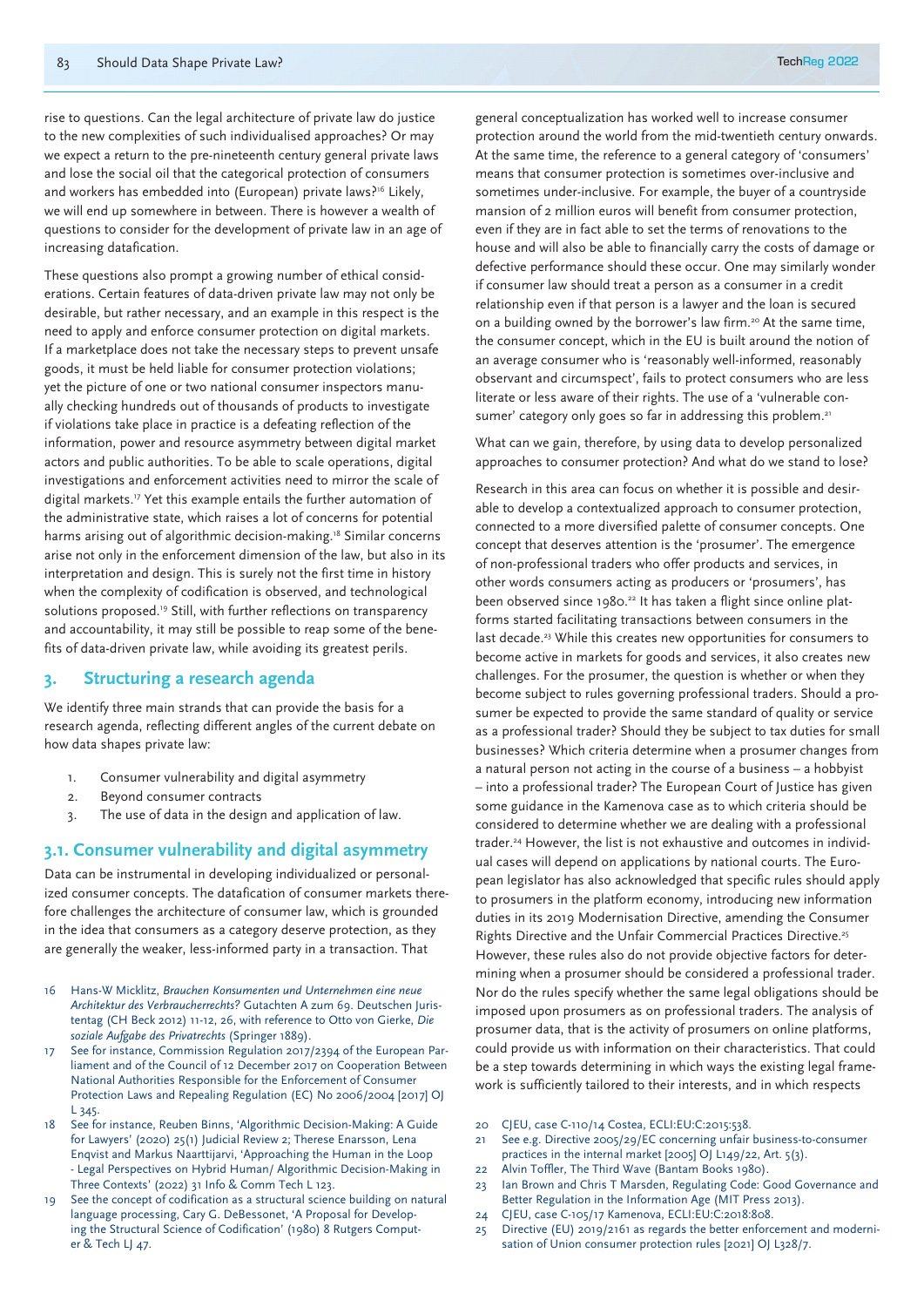improvements may be made. For example, should the platform bear liability alongside the prosumer for non-conformity of goods or product liability?

This is one example of a changing perspective on consumer categories. Another question, bringing us back to the core question of this contribution on data and private law, concerns the concept of the digital consumer. It has been suggested that in digital markets all users are vulnerable, as they are subject to a structural imbalance. Businesses use data-driven technologies to learn how consumers behave and to influence their purchasing decisions, often without consumers even realizing that their behaviour is being manipulated.26 This can be dubbed a "digital asymmetry".<sup>27</sup> It raises questions as to what consumer protection should look like in a context where information duties no longer work, as the ways in which tech providers use, process and monetize data are becoming increasingly oblique. Consumer law and data protection law could go hand in hand in seeking to increase the protection of consumers in digital markets.<sup>28</sup> The Unfair Commercial Practices Directive (UCPD) and the Unfair Contract Terms Directive (UCTD) provide frameworks for information, transparency, and liability or the setting aside of unfair terms.<sup>29</sup> These directives can provide the basis for a reassessment of consumer protection in digital markets. Questions for research can be: Should the existing categories of 'average' and 'vulnerable' consumers be complemented by a new framework for digital consumers? What should be the baseline of such a framework: should consumers and prosumers be free to decide, on the basis of consent,<sup>30</sup> to exchange their data for goods or services or should restrictions be imposed in the light of the pervasive digital asymmetry through which big tech companies can exploit consumers? Can the development of a new private law architecture benefit from data-driven research to design "granular" protection to consumers in digital markets?

#### **3.2. Beyond consumer contracts**

Our examples in the foregoing paragraphs focused on consumer protection. The significance of data as a driving force to a reform, however, is not limited to rules governing consumer contracts but concerns also the general rules of private law. Contributions to this special issue offer examples of how the general contract and property law rules could tackle the problems arisen in the context of datadriven technologies. Sjef van Erp and Koen Swinnen examine the traditional principles of property law in the context of the use of and access to co-generated data. The authors claim that even though data as a legal object differ considerably from tangibles and intangibles that are traditionally recognized as legal objects, an analogy to the well-established property law doctrines and its rationales can help to solve the problem of distribution of economic benefits regarding co-generated data. Antonio Davola examines the existing rules

- 26 Shoshana Zuboff, The Age of Surveillance Capitalism (PublicAffairs 2019).
- 27 Agnieszka Jablonowska, Maciej Kuziemski, Anna Maria Nowak, Hans-W Micklitz, Prezmyslaw Palka and Giovanni Sartor, 'Consumer Law and Artificial Intelligence. Challenges to the EU Consumer Law and Policy Stemming from the Business' Use of Artificial Intelligence', final report of the ARTSY project, EUI Working Paper LAW 2018/11.
- 28 Catalina Goanta, 'European Consumer Law: The Hero of Our Times' (2021) 10 Journal of European Consumer and Market Law 177.
- 29 Directive 2005/29/EC concerning unfair business to consumer practices in the internal market [2005] OJ L149/22; Council Directive 1993/13/EEC on unfair terms in consumer contracts [1993] OJ L95/29.
- 30 Art 6 and Art 4 sub 11 of Regulation (EU) 2016/679 on the protection of natural persons with regard to the processing of personal data and on the free movement of such data, and repealing Directive 95/46/EC (General Data Protection Regulation) [2016] OJ L119/1 (GDPR).

on defects of consent and misrepresentation in order to evaluate whether these rules can accommodate issues arising from the use of personalized practices. He argues that the current rules on defective consent can serve as an instrument to promote social justice and fairness where tailored commercial techniques are used. The rules on defective consent are meant to embrace diverse factors which may affect the parties' decision to enter into a contract and to assent to the specific content of a contract. Thus, where actions undertaken by one party artificially affect the understanding of contractual terms by the other party, the rules on defects of consent can offer a tool to eliminate the negative consequences of this conduct.

For future research, arguably other private law doctrines also offer openings for addressing the consequences arising from the use of data driven technologies. In particular, the duty to act in good faith recognized in civil law jurisdictions appears to be flexible enough to tackle some problems arising from the use of personalized practices. In civil law jurisdictions, the parties are required to act in good faith at all stages of the life of a contract, including the precontractual stage and the process of performance of a contract.<sup>31</sup> In general terms, this means that a party should take the interest of the other party into account. Consequently, a party to a contract should not take actions that could harm the legitimate interests of the other party. Personalized commercial practices can potentially constitute an example of such actions.

Furthermore, in some jurisdictions, the exploitation of a party's limitations, as an act against the principle of good faith or against public policy, may also qualify as a tort (delict). For example, section 826 of the German Civil Code refers to the liability for damage caused by an individual who, in a manner contrary to the public policy, intentionally inflicts damage on another person. German courts have applied this provision in the area of capital markets to sanction issuers who take advantage of the lack of financial literacy of investors in order to sell economically disadvantageous financial products.<sup>32</sup> It has been argued that, analogously, this provision could also be invoked in the context of tailored commercial practices where businesses rely on informational asymmetry to exploit weaknesses of the other party to the contract.<sup>33</sup>

Based on these examples, it seems that the existing private law rules are adaptable and have the potential to respond to, at least, some problems arising from the increasing use of data-driven technologies.

#### **3.3. The use of data in the design and application of law**

Fast generation and easy access to the vast amounts of data opened up new possibilities of its use not only by companies but also by legislators, courts and law enforcement agencies. The mere accessibility of data does not yet render the data useable for these purposes.

- For a broader analysis of the principle of good faith in contract law see Reinhard Zimmermann, Simon Whittaker, and Mauro Bussani (eds.), Good Faith in European Contract Law (Cambridge University Press, 2000). See also Christian Eckl, Treu und Glauben im spanischen Vertragsrecht (Mohr Siebeck, 2007); Karl Riesenhuber, System und Prinzipien des Europäischen Vertragsrechts (De Gruyter Recht, 2003), p. 398 ff; Ole Lando, 'Is Good Faith an Over-Arching General Clause in the Principles of European Contract Law?', 15 European Review of Private Law 841 (2007); Martijn Hesselink, 'The Concept of Good Faith', in Arthur Hartkamp et al. (eds), Towards a European Civil Code (Kluwer Law International, 2011), 619.
- 32 See, e.g., BGH, Case XI ZR 170/07, NJW 2008, 1734, 1737 para. 29.
- 33 Philipp Hacker, 'Personal Data, Exploitative Contracts, and Algorithmic Fairness: Autonomous Vehicles Meet the Internet of Things', 7 International Data Privacy Law 266, 280 (2017).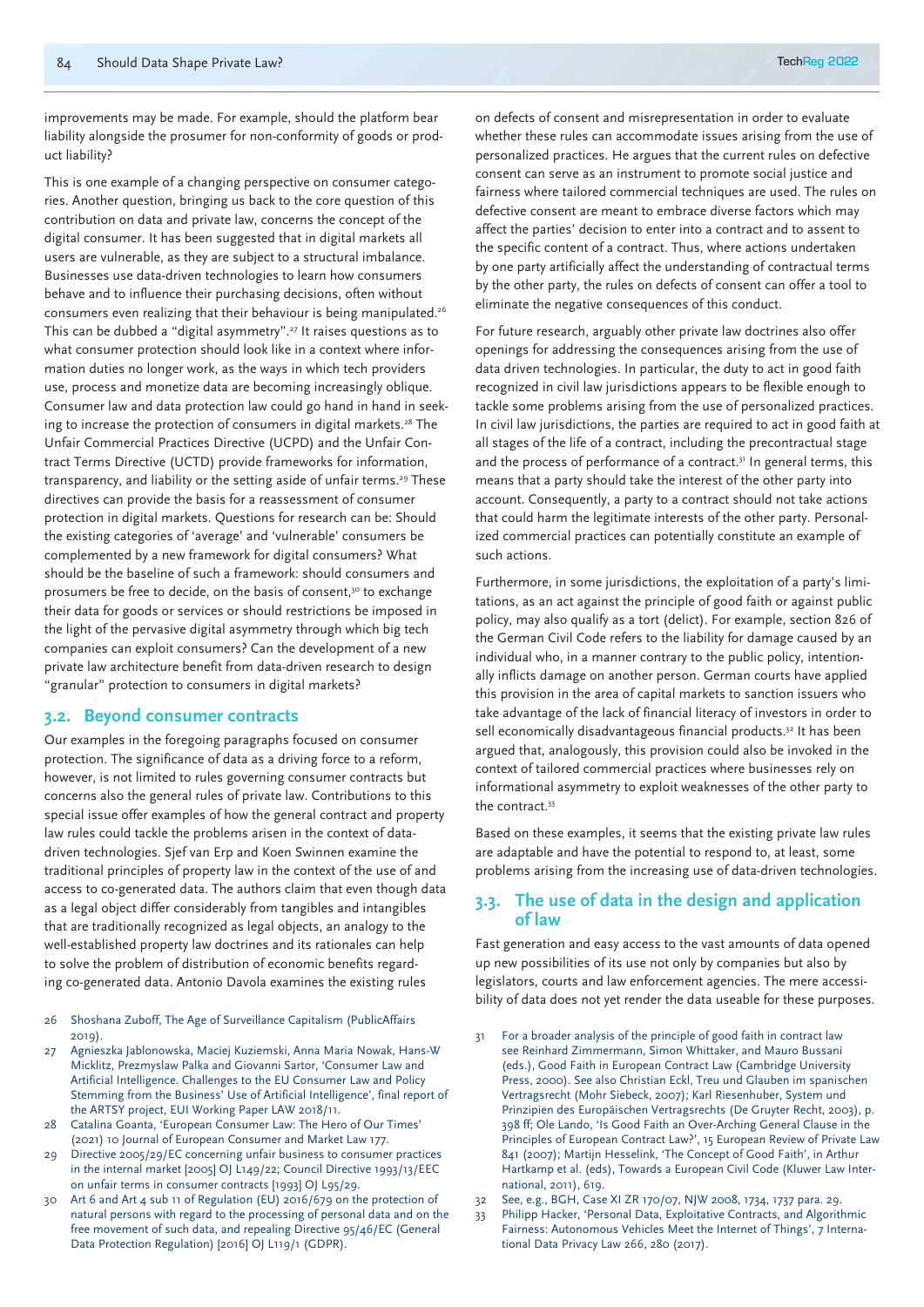Instead we need to rely on the techniques of data processing and analysis that have been developed in order to extract meaningful and helpful information out of large data sets and different types of data. For instance, more recent advances in the natural language processing (based on e.g., deep learning)have enabled automatic processing on unprecedented scale and new uses a of text as data.<sup>34</sup> Large datasets can now be employed to train machine learning algorithms to perform different types of tasks such as predictions, classifications or clustering.35 Although very promising, these new developments also have limitations that need to be taken into account when relying on data in application and enforcement of law or design of public policy. This section highlights some of these limitations and formulates questions that still need to be addressed in order to make sure that the use of data in private law is corresponding to the conclusions that can be drawn based on its analysis.

As introduced above, automatic text analysis is one of the data analysis developments that opens up promising avenues for the use of data in private law. The article by Fabiana di Porto, Tatjana Grote, Gabriele Volpi and Riccardo Invernizzi in this special issue provides an example of such a use. The authors analyzed submissions by stakeholders in a consultation process over Digital Markets Act and Digital Services Act. They employed word embeddings to understand the context in which stakeholders use various terms related to transparency duties. The authors suggest that the methods they developed together with other text analysis techniques could complement the analysis of stakeholders' inputs conducted by public officials. Furthermore, it could provide important insights to legal scholars investigating the rationale of legislative acts. CLAUDETTE is another example of the application of automated text analysis that can be helpful in monitoring potentially unfair clauses in terms of use and provisions of privacy policies that may be incompatible with GDPR.36 The tool could be used not only to empower consumers<sup>37</sup> but also by law enforcement agencies.<sup>38</sup>

Despite the clear advantages, one should also realize the limitations of these analysis. First, as Di Porto and co-authors rightly notice, interpretation of the results of their analysis will always involve a certain dose of subjectivity, since the output of the analysis provide merely a quantitative measure of a difference in the use of same words by different stakeholders. The analysis also provides information about the words usually occurring in close proximity to the terms of interest. The interpretation of these results will need to be conducted by a human, and thus, will necessarily involve a subjective element. A similar issue applies to the tools developed within CLAU-

- 34 Justin Grimmer and Brandon M. Stewart, 'Text as Data: The Promise and Pitfalls of Automatic Content Analysis Methods for Political Texts' (2017) 21 *Political Analysis* 267
- 35 See for instance Susan Athey and Guido W. Imbens, 'Machine Learning Methods That Economists Should Know About' (2019) 11 *Annual Review of Economics* 685
- 36 Marco Lippi and others, 'CLAUDETTE: an automated detector of potentially unfair clauses in online terms of service' (2019) 27 *Artificial Intelligence and Law* 117; Giuseppe Contissa and others, 'CLAUDETTE meets GDPR: Automating the evaluation of privacy policies using artificial intelligence' https://papers.ssrn.com/sol3/papers.cfm?abstract\_id=3208596.
- 37 Marco Lippi and others, 'Consumer protection requires artificial intelligence' (2019) 1 *Nature Machine Intelligence* 168; Ruta Liepina and others, Explaining potentially unfair clauses to the consumer with the CLAU-DETTE tool (CEUR-WS 2020).
- Further examples of how machine learning based tools can empower both consumers and consumer protection agencies in the context of algorithmic price discrimination see the article in this special issue by Mateusz Grochowski and co-authors, https://doi.org/10.26116/ techreg.2022.004.

DETTE project. CLAUDETTE informs its users whether the term is potentially unfair and provides a confidence score of this prediction. This means that the final determination of the term's unfairness will need to be conducted by a human. The tool, however, speeds up the screening process identifying suspicious clauses.

Given that the results of automatic text analysis still require human input to interpret them or make final conclusions, it is necessary to reflect upon a number of questions such as:

- How should these results be communicated in order to be interpretable and understandable by their addressees?
- What preparation does this interpretation require? For instance, what kind of training in data science will public officials relying on the results of automatic analysis of submissions in the consultation process need in order to interpret these results?
- How does information provided by the automatic text analysis affect people's behavior? Will they trust it or will they rather be suspicious? Will they be willing to rely on it?

Another type of information that can be generated using large data sets are machine learning based predictions. These types of analysis are common in B2C relationships where companies rely on them to predict consumer behavior such as willingness to pay for a specific product. Prediction is therefore a cornerstone of all personalized business practices such as targeted advertising or personalized pricing.39 Outside of private law, it is also increasingly used by law enforcement agencies and courts (see, for instance, COMPAS,<sup>40</sup> OxRec,<sup>41</sup> SyRi<sup>42</sup> or "Sensing Project"43). As suggested above, predictions could also be used in private law to design 'granular' norms or to personalize application of consumer protection law. Although the use of predictive analysis by agencies and courts have been subject to a heavy criticism elsewhere<sup>44</sup>, here we would like to point to one issue that has been rarely mentioned in legal scholarship, i.e., that predictions generated based on the analysis of large data sets do not yet tell us anything about the causal relationship between the outcome and various factors that the algorithm identified as being predictive of the outcome.45

- 39 For more details on these practices see articles in this special issue by Mateusz Grochowski and co-authors, and Antonio Davola, https://doi. org/10.26116/techreg.2021.007.
- 40 William Dieterich, Christina Mendoza and Tim Brennan, 'COMPAS risk scales: Demonstrating accuracy equity and predictive parity' (Northpointe 2016).
- Seena Fazel and others, 'Prediction of violent reoffending in prisoners and individuals on probation: a Dutch validation study (OxRec)' (2019) 9 Scientific Reports 841.
- 42 Koen Vervloesem, 'How Dutch activists got an invasive fraud detection algorithm banned' (AlgorithmWatch, 6 April 2020) https://algorithmwatch.org/en/syri-netherlands-algorithm.
- 43 Amnesty International, 'We sense trouble: Automated discrimination and mass surveillance in predictive policing in the Netherlands' (Amnesty International, 29 September 2020) https://www.amnesty.org/en/documents/eur35/2971/2020/en.
- 44 See, for instance: J. Dressel and H. Farid, 'The accuracy, fairness, and limits of predicting recidivism' (2018) 4 *Science Advances*; Frank Pasquale and Glyn Cashwell, 'Prediction, persuasion, and the jurisprudence of behaviourism' (2018) 68 *University of Toronto Law Journal* 63 Christopher E. Church and Amanda J. Fairchild, 'In Search of a Silver Bullet: Child Welfare's Embrace of Predictive Analytics' (2017) 68 *Juvenile and Family Court Journal* 67.
- 45 For further discussion and potential solutions to this issue in policy making and law, see: Susan Athey and Guido W. Imbens, 'The State of Applied Econometrics: Causality and Policy Evaluation' (2017) 31 *Journal of Economic Perspectives* 3; J. Kleinberg and others, 'Prediction Policy Problems' (2015) 105 *Am Econ Rev* 491; Susan Athey, 'Beyond prediction: Using big data for policy problems' (2017) 355 *Science* 483; Sendhil Mullainathan and Jann Spiess, 'Machine Learning: An Applied Econometric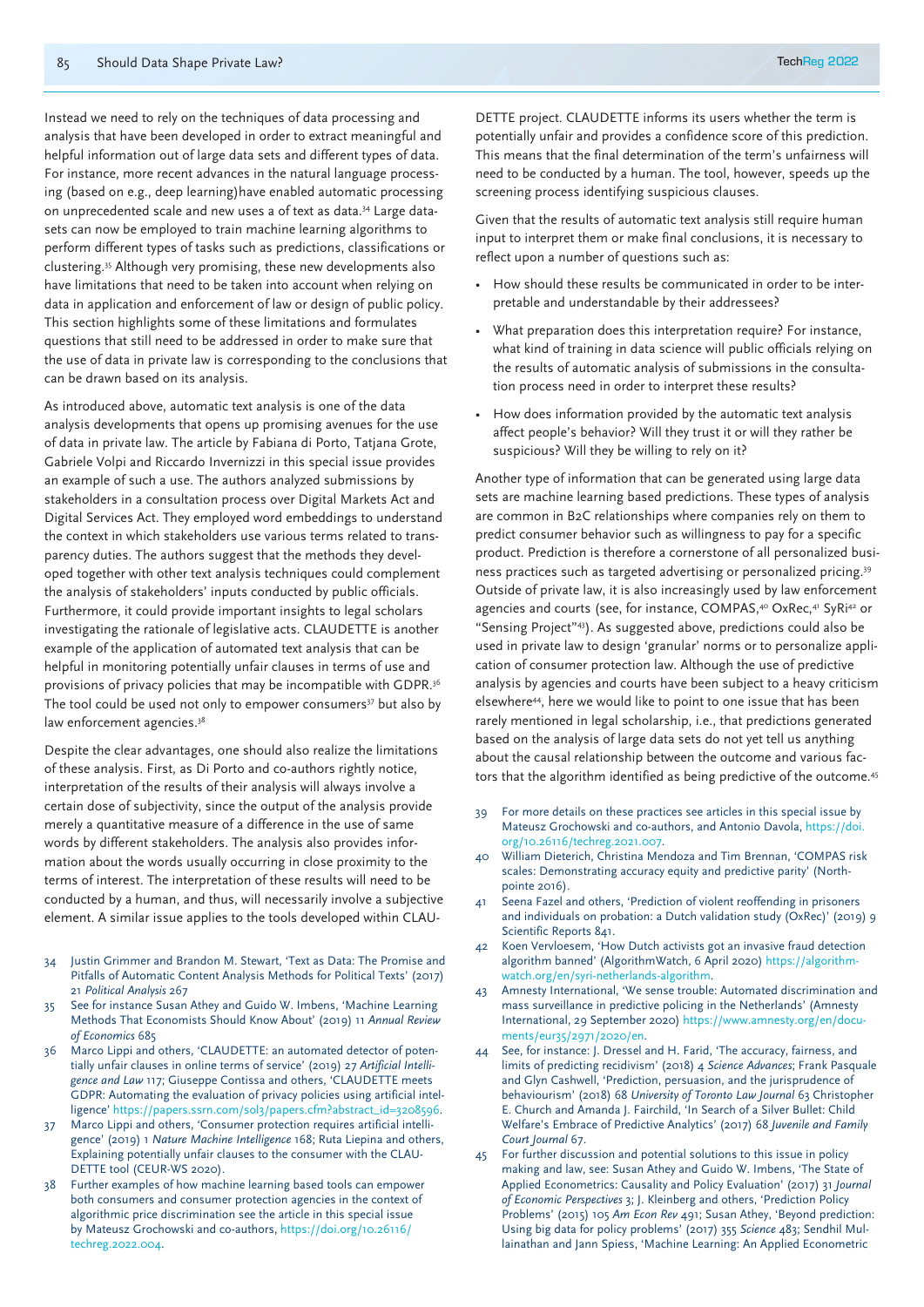This limitation can be best illustrated with an example of businesses' interventions targeted towards customers predicted to be the most likely to churn (i.e., to stop doing business with a given company).<sup>46</sup> In such a situation, businesses often rely on predictions generated by algorithms developed using businesses' past data about customers who left the company. Based on this data, the algorithms learn which customers' features are predictive of churning. Businesses then use such an algorithm to analyze the existing customers' pool and identify those who are most likely to leave. Then, they target various interventions, such as special sales techniques, to those customers in order to retain them. Ascarza studied this issue systematically.47 She showed that rather than predicting which customers are likely to churn and then target these customers, the businesses should focus on predicting which customers are most likely to positively react to businesses' interventions. The customer pool might be heterogenous with this respect, i.e., some customers may react positively to specific retention practices while for others such a practice might be ineffective or even have the opposite effect. This implies that in order to successfully implement an intervention, one needs to first understand whether and for whom such an intervention is effective. Rather than with predictions, these insights can be generated using experimental methods such as field experiments implemented by Ascarza to illustrate the limitations and challenges of predictions. These limitations raise a number of questions that are relevant for the use of predictions in the design and application of private law, such as:

How to identify and distinguish prediction problems and causality problems in private law (such as, for instance, predicting which consumer is more likely to fall prey to unfair practices or designing/ applying norms that will protect them)?

Generating insights about causal relationships is often more time consuming than generating predictions. Given that legal actors applying and enforcing law often need to act quickly and have restricted resources, in which situations should we merely rely on predictions although the issue at hand might require identifying causal relationships?

#### **4. The content of this special issue**

The research agenda set out in this Introduction proposes questions going well beyond the scope of this special issue. Our authors, however, provide analyses of the ways in which data should shape private law that can set the stage for debates in the future. The focus of the contributions is on three perspectives: the ways in which private law rules should be applied to data as a subject, and the ways in which data can be used as a tool in research that will shape private law, and the role of data as a parameter of public policy design.

Taking these different perspectives, the papers coming up in this special issue explore the implications of data for private law. The first paper – by Antonio Davola – addresses the question of how the law deals with the use of data by businesses in their interactions with consumers. Davola analyzes existing private law rules on defective

Approach' (2017) 31 *Journal of Economic Perspectives* 87; Ryan Copus, Ryan Hübert and Hannah Laqueur, 'Big data, machine learning, and the credibility revolution in empirical legal studies', in Michael A. Livermore and Daniel N. Rockmore (eds), Law *as data: Computation, text & the future of legal analysis (Santa F*e Institute of Science 2019).

46 This example is also referred to by Athey, 'Beyond prediction: Using big data for policy problems'. Athey discusses in more detail the challenge of causality that is faced by policymakers introducing interventions based on predictions generated using big data.

47 Eva Ascarza, 'Retention Futility: Targeting High-Risk Customers Might be Ineffective' (2018) 55 *Journal of Marketing Research* 80.

consent and argues that these rules could offer a potential protection to consumers when they are targeted by businesses' personalized commercial practices. He juxtaposes this solution with those provided by consumer law and data protection regulation, as well as competition law. Another question of legal application is addressed by Swinnen and van Erp. They explore the treatment of data as legal objects. Relying on existing principles of property law, the authors analyze the legal status of co-generated data (i.e., when more than one party contributed to data creation).

Exploring the second perspective – how data can be used in the development of private law – Fabiana di Porto and her collaborators demonstrate how data can be relied on in the legislative process. Di Porto et al. propose an automated text analysis method to extract information from contributions submitted by stakeholders in the process of public consultation. Specifically, the authors compare the use and understanding of core terms by various stakeholder groups consulted when developing proposals of Digital Markets Act and Digital Services Act.

Finally, Grochowski and co-authors touch upon the third perspective on whether and how data shape private law in a more normative sense. They analyze policy implications of the use of data for setting the prices of products and services in business-to-consumer transactions. The authors conclude that the current regulatory solution in form of information duties may be insufficient to deal with the consequences of algorithmic pricing and suggest that the way forward is to create data-driven consumer empowerment tools that will help consumers detect and avoid the disadvantages of algorithmic pricing.

#### **5. Conclusion**

The evolution of private law seems finally to be catching up with the development of data-driven technologies and data analysis methods. In some ways, this leads to a fundamental reassessment of the architecture of private law. When data becomes available on a large scale, and when data analysis methods improve, it seems feasible for private law to provide more individually tailored rules than it currently does. Instead of addressing "consumers" and "businesses" as categories, their legal interests can be addressed through granular law, that is rules tailored to their individual characteristics. In a sense, that is a shift back towards pre-nineteenth century general private laws. If private law indeed moves in that direction, we should consider whether that is the desirable route for the future. What do we lose if we relinquish the categorial protection of consumers? What alternative mechanisms or designs for private law are available?

The contributions published in this special issue provide an overview of the state of play of research on data and private law. We hope that they will be a stepping stone towards a better understanding of private law design and application in the digital age.

Copyright (c) 2022 Christoph Busch, Catalina Goanta, Katarzyna Kryla-Cudna Monika Leszczynska, Vanessa Mak

Creative Commons License



This work is licensed under a Creative Commons Attribution-Non-Commercial-NoDerivatives 4.0 International License.